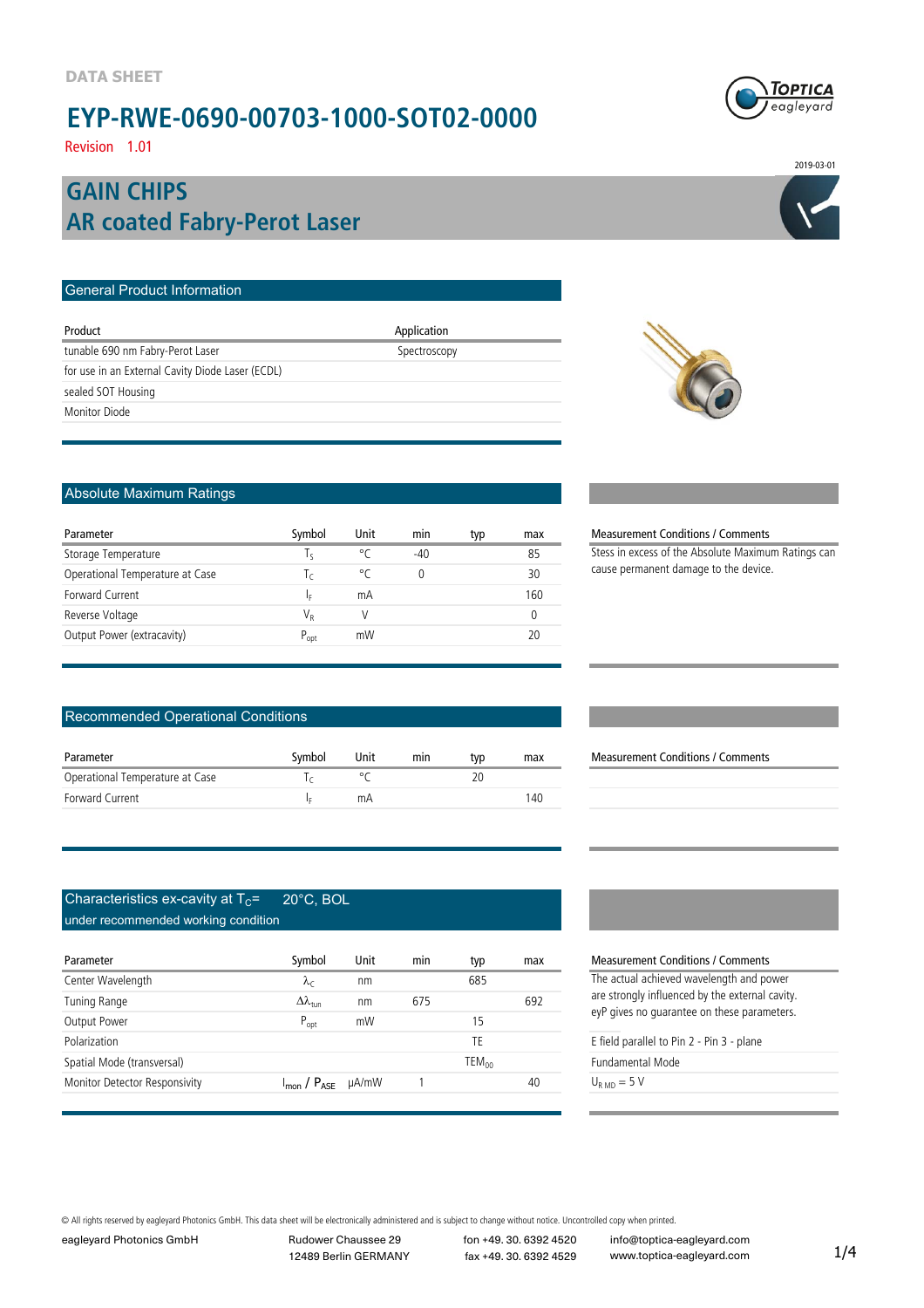Revision 1.01

### **AR coated Fabry-Perot Laser GAIN CHIPS**

| <b>Chip Parameter</b>       |          |      |     |             |             |                                          |
|-----------------------------|----------|------|-----|-------------|-------------|------------------------------------------|
| Parameter                   | Symbol   | Unit | min | typ         | max         | <b>Measurement Conditions / Comments</b> |
| Cavity Length               |          | um   |     | 1000        |             |                                          |
| Reflectivity at Front Facet | $R_{ff}$ |      |     | $3.10^{-4}$ | $1.10^{-3}$ |                                          |
|                             |          |      |     |             |             |                                          |

#### Package Dimensions

| Parameter                              | Symbol | Unit | min  | typ  | max  |
|----------------------------------------|--------|------|------|------|------|
| Height of Emission Plane               |        | mm   | 3.50 | 3.65 | 3.70 |
| <b>Excentricity of Emission Center</b> |        | mm   |      |      | በ 12 |
| Pin Length                             | Lpın   | mm   |      | 14   |      |

#### Package Pinout

- 1 Laser Diode Cathode, Monitor Diode Cathode, Case
- 2 Photo Diode Anode

3 Laser Diode Anode



© All rights reserved by eagleyard Photonics GmbH. This data sheet will be electronically administered and is subject to change without notice. Uncontrolled copy when printed.

eagleyard Photonics GmbH Rudower Chaussee 29 fon +49. 30. 6392 4520

12489 Berlin GERMANY fax +49. 30. 6392 4529





2019-03-01

| $2$ (0)<br>3<br>(O |
|--------------------|
|                    |

**Measurement Conditions / Comments** reference plane: top side of TO header reference: center of outer diameter of header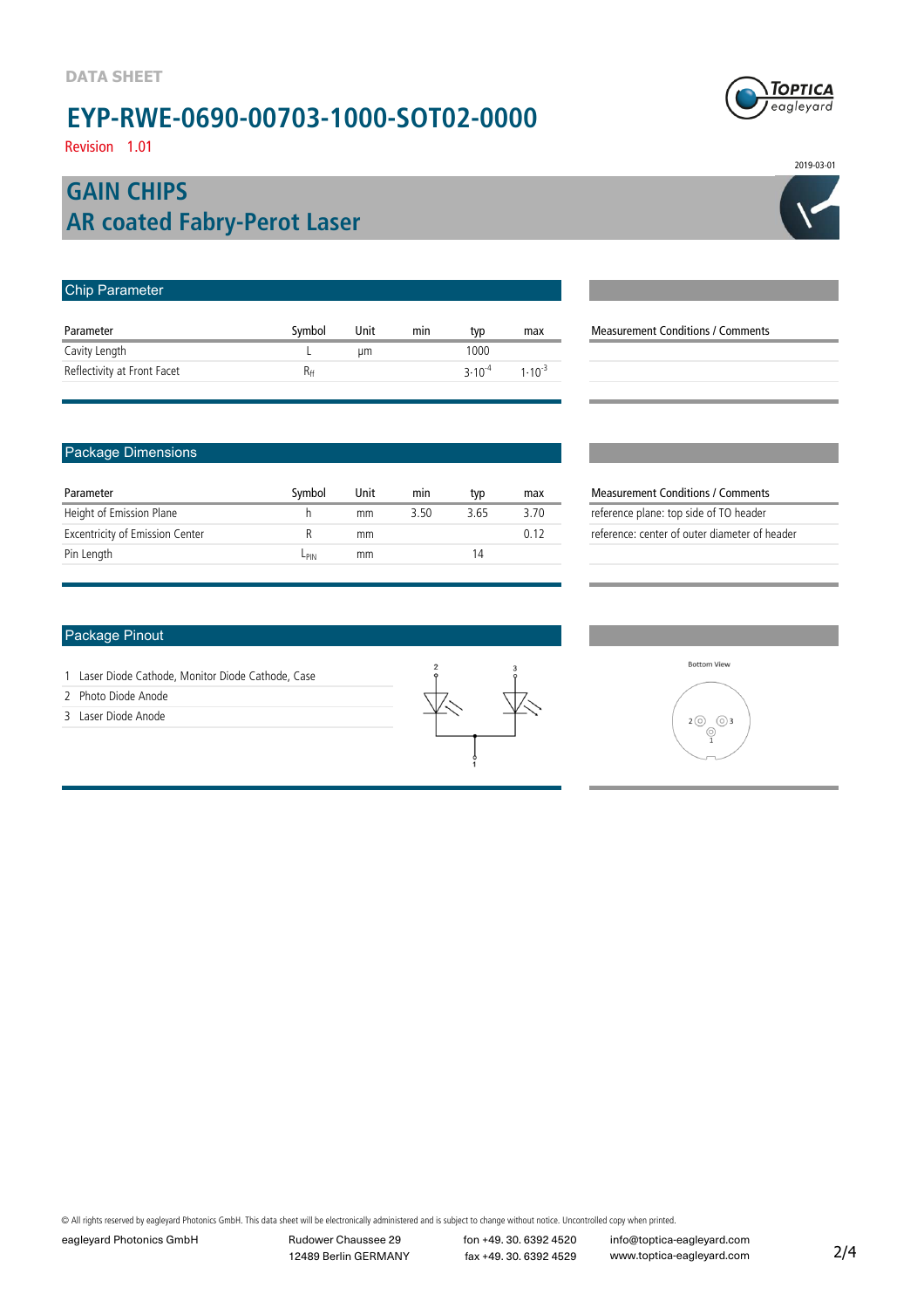Revision 1.01

### **AR coated Fabry-Perot Laser GAIN CHIPS**



2019-03-01

laser emission



AIZ-16-0421-1517

© All rights reserved by eagleyard Photonics GmbH. This data sheet will be electronically administered and is subject to change without notice. Uncontrolled copy when printed.

eagleyard Photonics GmbH Rudower Chaussee 29 fon +49. 30. 6392 4520

12489 Berlin GERMANY fax +49. 30. 6392 4529